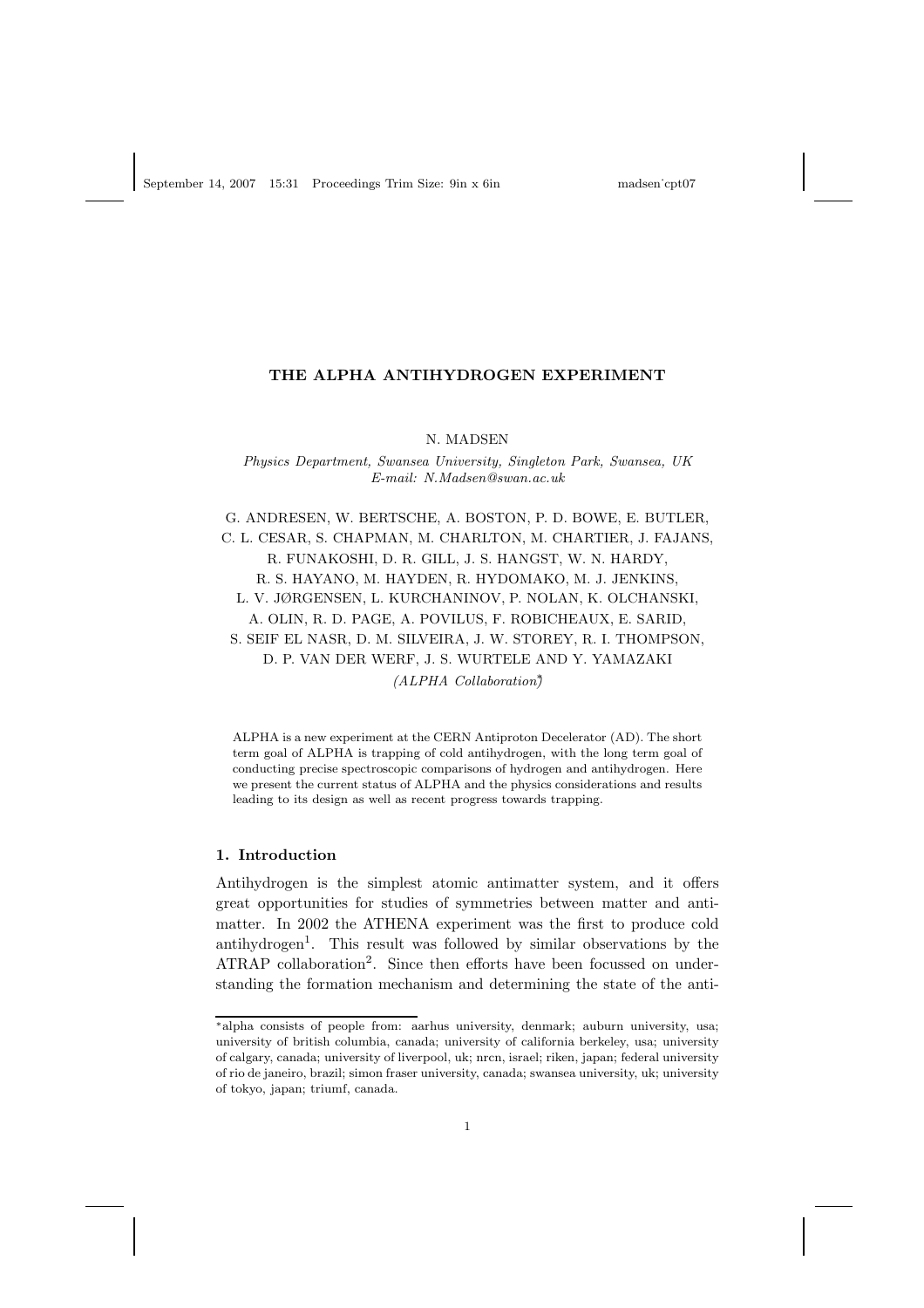2

atoms formed as well as their temperature. An important finding is that the antihydrogen formed using the technique of merged plasmas of positrons and antiprotons (which, to date, is the most efficient method of antihydrogen formation) is very warm compared to the depths of state-of-the-art atom traps<sup>3,4</sup>. ALPHA believes that cold and trapped antihydrogen offers the best route to conduct precision measurements on the antiatoms. AL-PHA has therefore designed, built and commissioned an apparatus to do exactly that. Here we give an overview of the ALPHA experiment, and discuss some of the physics behind various design decisions, as well as some of the most recent results from ALPHA's first AD runs in 2006.

#### 2. The ALPHA Apparatus

An overview of the ALPHA apparatus is shown in Figure 1. The ALPHA apparatus has been designed with the intention to trap antihydrogen atoms. Further to what is shown on the figure, ALPHA has inherited the ATHENA positron accumulator<sup>5</sup>.

The ALPHA apparatus uses a versatile Penning-Malmberg trap for trapping and manipulation of the charged particles used for antihydrogen production. The left-hand part of the trap (see Figure 1) is enclosed by high voltage electrodes to catch the incoming antiprotons, whereas the right-hand section is used for transfer and manipulations of positrons transferred from the positron accumulator. The center of the trap is the so-called mixing trap where the antihydrogen is formed.

An antihydrogen atom can be trapped in a three dimensional magnetic minimum due to its magnetic dipole moment. If antihydrogen can be created cold enough in the magnetic trap, or be cooled once inside it, it can be trapped. Such a magnetic trap, where the transverse minimum is formed by using a multipole magnet, and the axial minimum by a pair of pinch or mirror coils (see Figure 1) will, when superimposed on the solenoid field of the Penning-Malmberg trap, have a transverse well depth  $U$  (in K) according to:

$$
U = \frac{\mu}{k_B} \left[ \sqrt{B_W^2 + B_S^2} - B_S \right].
$$
 (1)

Here  $\mu$  is the antihydrogen magnetic moment,  $k_B$  is Boltzmann's constant,  $B_W$  is the multipole field at the trap wall (inner radius of the Penning-Malmberg trap electrodes) and  $B<sub>S</sub>$  the solenoid field. We note that a lower solenoid field will allow a deeper trap for the same multipole field at the wall. In the axial direction the fields add linearly, such that there are no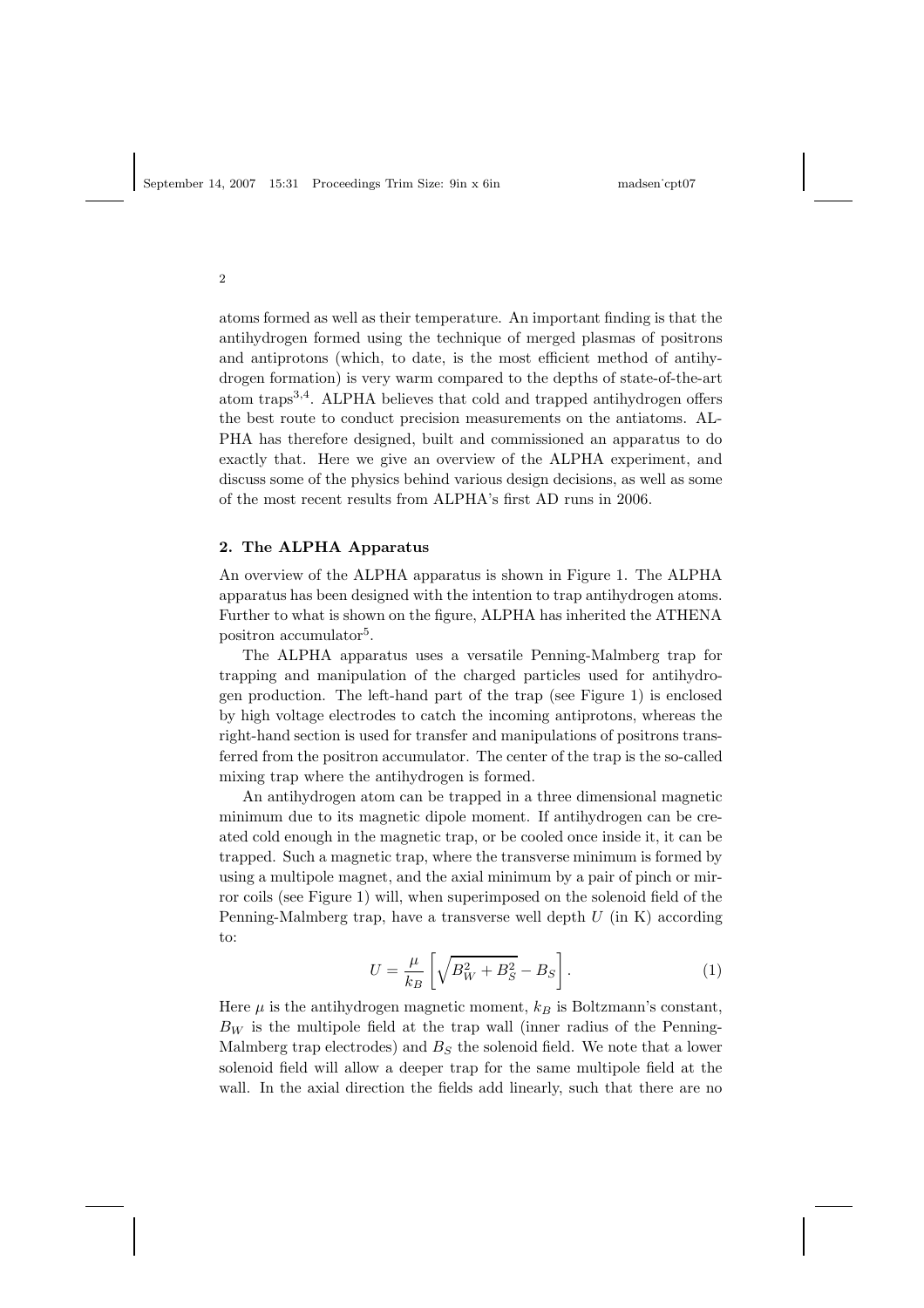

Figure 1. Overview of the ALPHA apparatus. The plot of the axial B-field shows the field with the main solenoid and the mirrors (full) and the added inner solenoid (dashed).

limitations to the trap depth by implementing a high solenoid field.

Trapping of antiprotons is significantly more efficient using a high solenoid field. The ALPHA apparatus therefore consists of a main solenoid which delivers a homogenous axial magnetic field throughout and an internal short solenoid around the antiproton catching region of the trap. This provides a low axial field in the (anti)atom trap to increase the trap depth while keeping the catching efficiency of antiprotons high.

In typical atom traps the transverse magnetic minimum is supplied by a quadrupole. However, recent measurements have demonstrated that strong transverse field components can significantly deteriorate the trapping efficiency and particle lifetime of a Penning trap<sup>6</sup> . Higher order multipoles will, for the same trap depth, result in much smaller transverse field components near the center of the trap. The rapid fall in field away from the wall for a higher order multipole means that extra effort has to be made to make the magnet inner coil as close to the trap vacuum as possible. AL-PHA settled for an octupole design as a compromise between trap depth and particle survival<sup>7</sup>. The state-of-the-art ALPHA atom trap produces an effective depth of 1.13 T at  $B<sub>S</sub>= 1$  T corresponding to 0.74 K for ground state antihydrogen (eqn. (1)).

# 3. Antihydrogen Formation Alternatives

Antihydrogen is normally formed by merging two cold plasmas of antiprotons and positrons. This method has, as mentioned earlier, been shown

3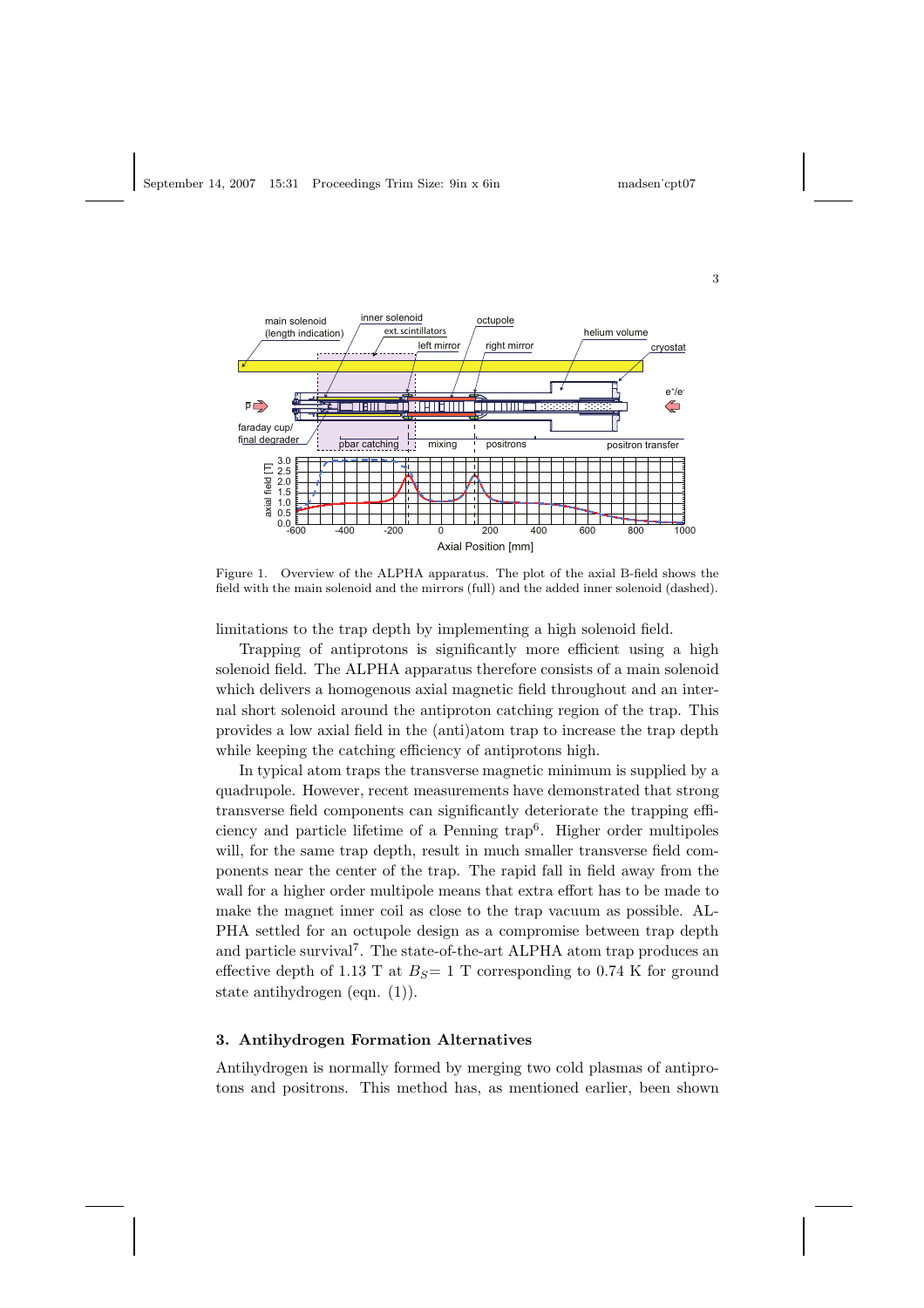4

to produce large amounts of antihydrogen before the antiprotons are in thermal equilibrium with the positrons. The antiatoms are thus at a higher temperature than ambient, as the antiproton carries most of the momentum of the antihydrogen<sup>3,4</sup>. Thus, even with, as expected for ALPHA, a 4 K ambient temperature, further measures are needed to create antihydrogen that is cold enough to trap.



Figure 2. Alternative antihydrogen formation methods for creating antihydrogen cold enough to be trapped. See text for discussion.

The merging-scheme has the advantage of being very easy to implement, and of forming antihydrogen at impressive rates of up to 400 s<sup> $-1$  8</sup>. ALPHA has thus chosen to first focus on variations of this scheme as the basis for methods for forming trappable antihydrogen. Figure 2 shows four approaches that are being discussed. To avoid positrons interacting with hot antiprotons, the antiprotons can be dribbled into the positron plasma, (a). However, (a) will be difficult to implement in practice, as the positron space charge typically varies from load to load with more than the 0.1 mV precision needed such that the antiprotons have low enough energy in the positron plasma. In (b) the antiprotons are injected below the positron space-charge level and the positrons are then slowly moved into contact with the antiprotons. A simple rule of thumb here is that the positron well must move slow enough that the energy change should be less than 0.1 mV ( $\sim$ 1 K) in the time it takes an antiproton to make a bounce in the side-well in which it is trapped. For typical wells this time is  $\sim$ 1 µs, which gives an upper limit on the rate of  $100 \text{ Vs}^{-1}$ . This limit will of course also depend on the formation probability, i.e. the antiproton may have to make more passes through the positron plasma in order to form an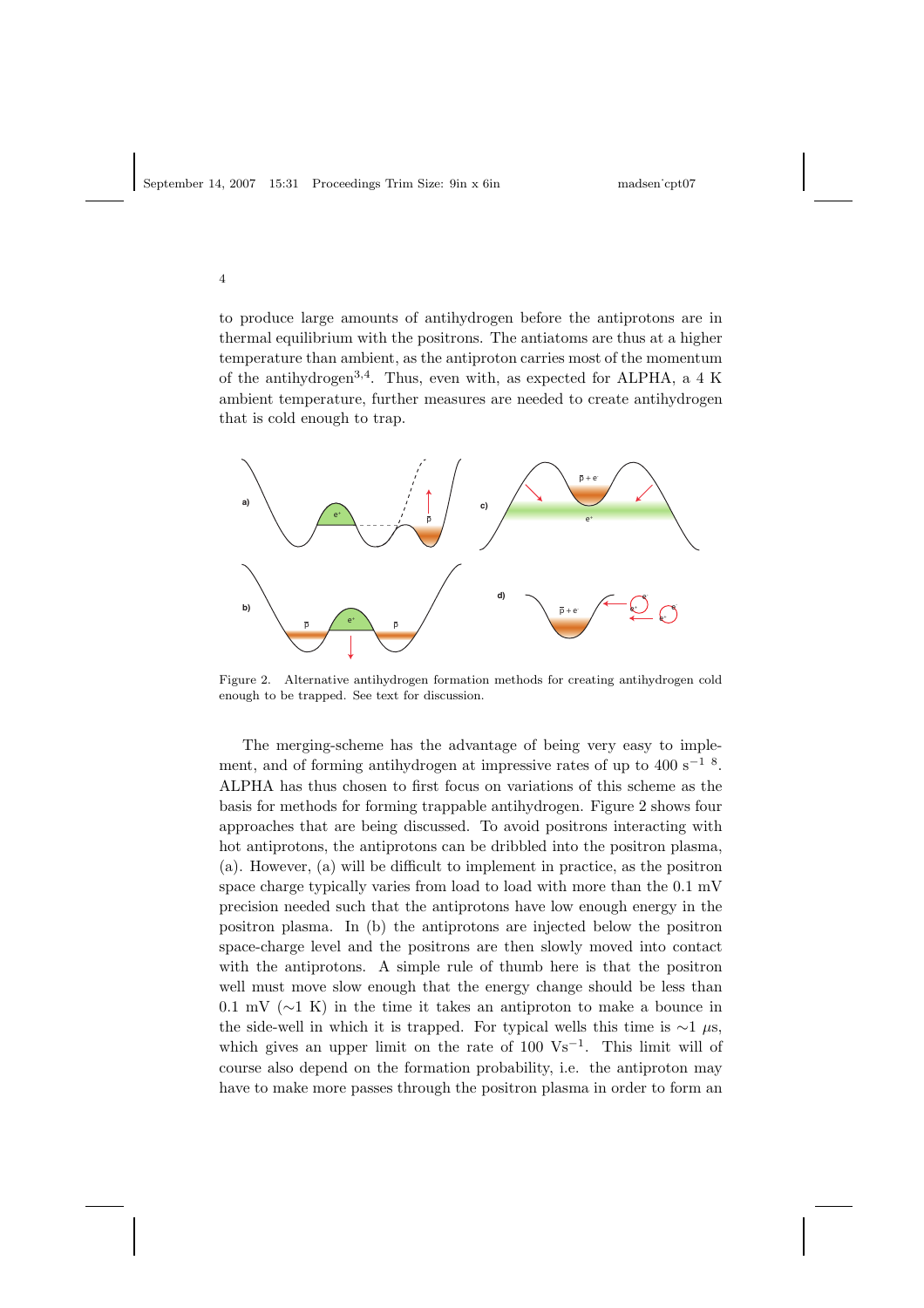antihydrogen atom. If so, this will significantly lower the aforementioned upper limit. ALPHA plans to study this technique in 2007. Alternatively, it might be possible to hold the antiprotons in the middle and either perform a so-called inverted mixing (c) or make positronium formed nearby collide with the them  $(d)^{9,10}$ . The positronium method has so far only produced low numbers of antihydrogen in a proof-of-principle experiment carried out by ATRAP<sup>11</sup> and the inverted-mixing technique will require recycling the positrons which will cool down into the side wells. Both techniques have the ambient temperature as the lower limit for the antihydrogen temperature, a limit method (b) does not necessarily have, as antiprotons can be injected at almost arbitrarily low energy into the positron plasma. Furthermore, in order to keep the antiprotons at the ambient temperature some electrons must be kept with them as ejecting them all is likely to lead to heating.

# 4. Recent Results

ALPHA took its first antiprotons from the CERN AD from September to November 2006 when the apparatus was fully commissioned, apart from the silicon vertex detector. The latter is to facilitate ATHENA-style antiproton annihilation imaging $3,12$ . Furthermore, the first important steps towards cold, trapped antihydrogen were taken.

# 4.1. Particle survival in octupole fields

As mentioned earlier, ALPHA decided to use an octupole magnet to create the transverse magnetic minimum in order to avoid the limitations on charged particle trapping that a quadrupole could induce.



Figure 3. The ratio of the number of antiprotons (positrons) stored in the octupole field to the number stored without the field is plotted versus holding time.

5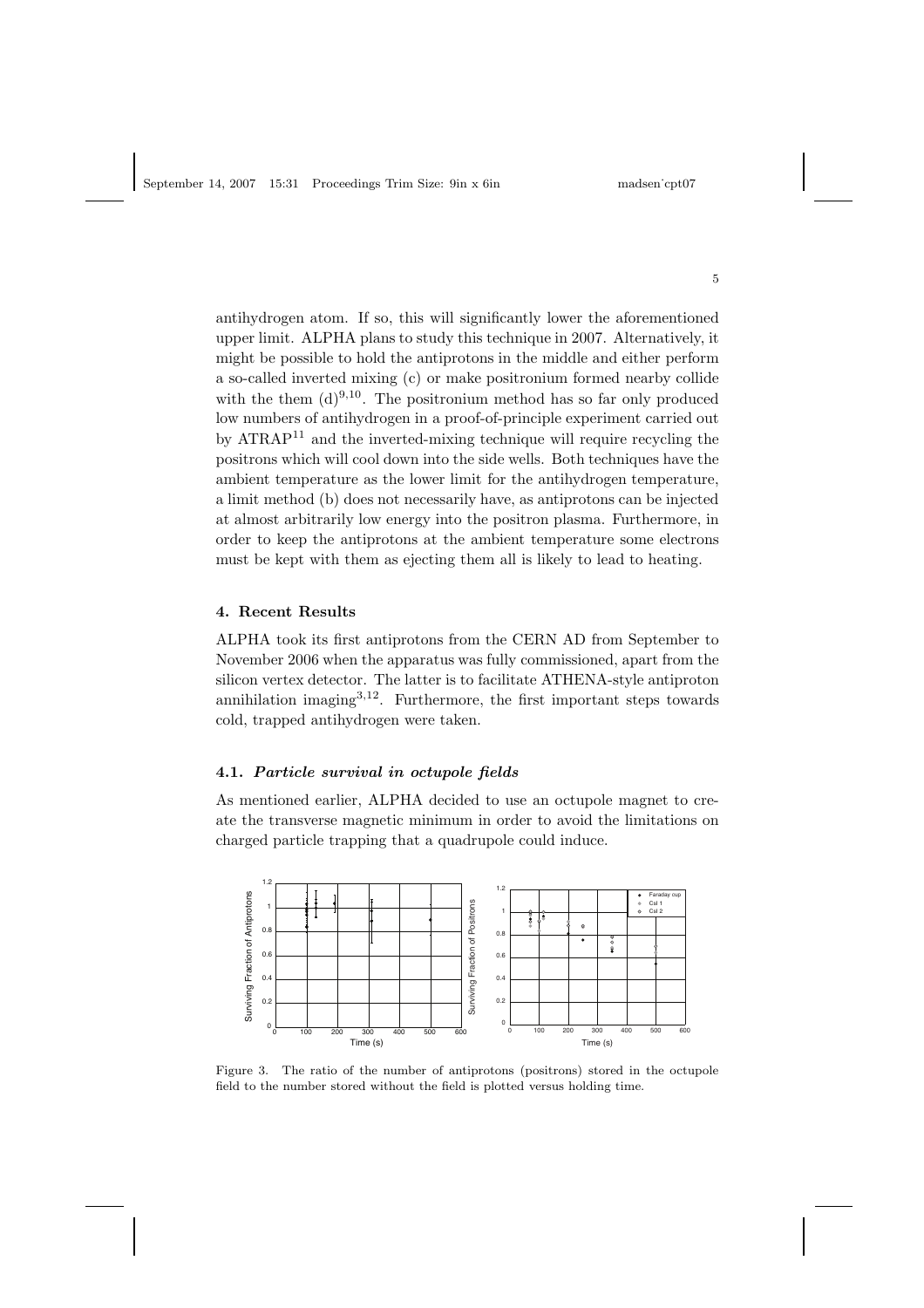6

Figure 3 shows the numbers of particles (antiprotons and positrons respectively) as a function of time held trapped in an octupole field of 1.2 T at the inner wall (radius  $22.3 \text{ mm}$ )<sup>13</sup>. In these conditions, there is no evidence for fast, so-called ballistic loss, which occurs when the particles follow the diverging field-lines induced by the multipole. This effect was observed in the earlier quadrupole measurements<sup>6</sup>. Furthermore, confinement lifetimes in excess of <sup>∼</sup>100 sec were observed, which is more than sufficient for antihydrogen formation. The lifetime, and the ballistic loss, depend strongly on the radii and the lengths of the plasmas. The radii of the plasmas used here were unknown, but we note that the antiprotons are captured in an axial field of 3 T, and subsequently transferred to 1 T, causing the cloud to expand by a factor  $\sqrt{3}$ . The results show that our magnetic trap is compatible with antihydrogen formation using the standard schemes.

### 4.2. Mixing in low magnetic fields

A second cause for concern was how the antiproton positron interaction would change when taking place in a field of only 1 T. The reduced magnetic field will cause the synchrotron cooling of the positrons to slow, in addition to the expansion of the antiproton cloud mentioned above. An outstanding issue from ATHENA was concern over the spatial overlap between the positrons and the antiprotons.



Figure 4. a) Antiproton catching efficiency vs. axial magnetic field. b) Antiproton cooling by positrons in a 1 T axial magnetic field.

Figure 4a shows, first, that it is indeed an advantage to use a 3 T axial field for antiproton catching as the efficiency is about an order of magnitude higher than at 1 T. Secondly, Figure 4b shows antiprotons being cooled by positrons in 1 T, making it likely that antihydrogen will form.